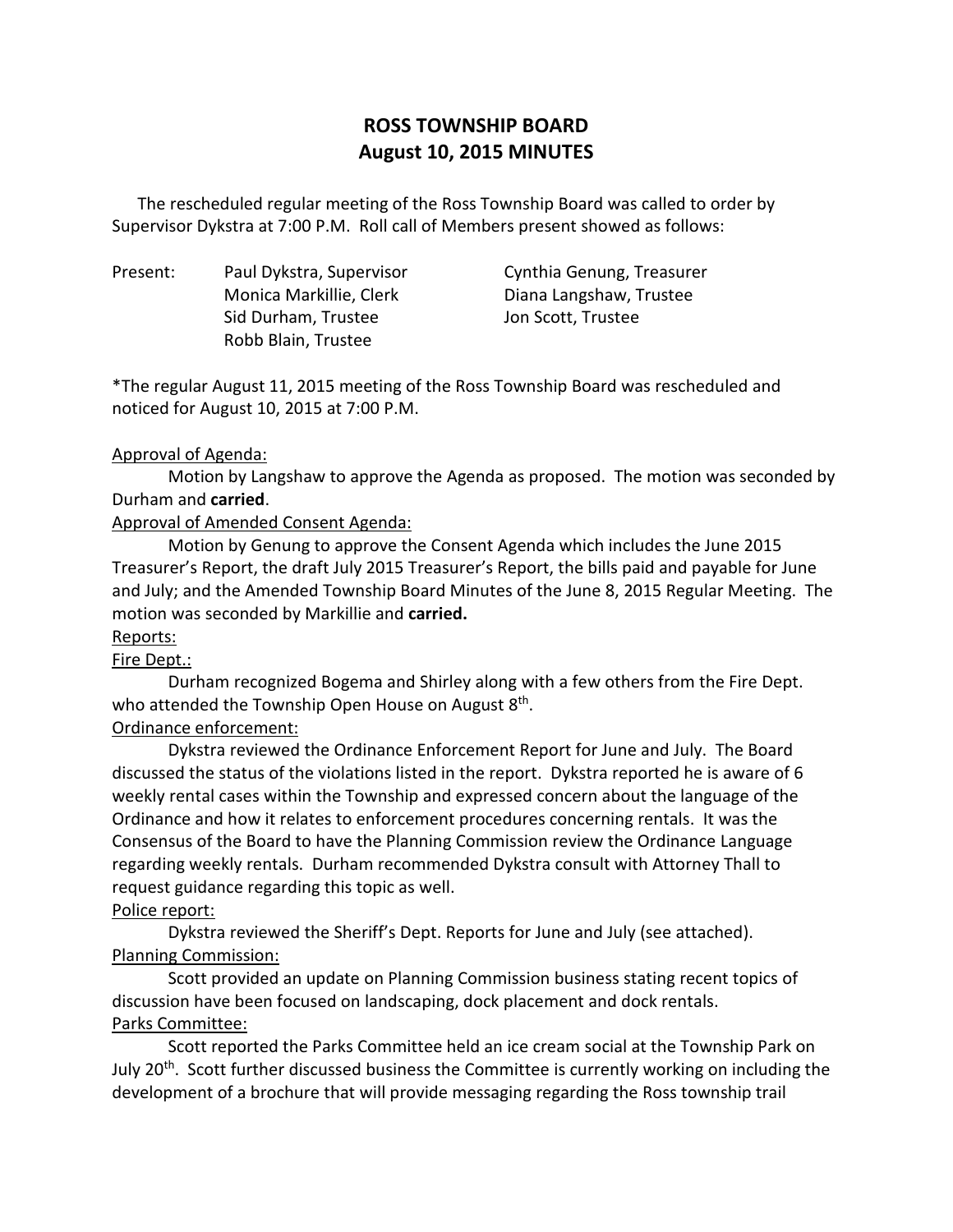system proposed to connect to the KRVT. Blain inquired about the long term plan of the KRVT. Scott stated the KRVT is proposed to eventually connect to Battle Creek after the extension from Galesburg to Augusta has been completed.

#### Supervisor report: -

 Dykstra reviewed the Supervisor's report for June and July. Dykstra provided an update on the items listed in the report including, progress on current road projects, the Township Park and the completion of the ICA Bridge.

#### Public Comments:

No Public Comment.

# Old Business:

# New Ross Township Offices and Fire Station update:

 Dykstra provided an update on the status of the proposed new Fire Station and Township office. He stated Overbeek received feedback from Board Members and the Fire Dept. regarding a few changes to the building design. The changes include adding two drive through bays and adding separate showers, changing rooms and bathrooms for men and women.

#### **New Business:**

# Boundary and topographic Survey Proposal-Ross Township Park:

 Dykstra reported in order to receive grant funds for play equipment to be added to the Township Park, a survey must be completed. Dykstra requested the Board consider a proposal submitted by Prein & Newhof for a Boundary & Topographic Survey of the Park in the amount of \$6,350. The survey would include the location of all improvements, elevation of all buildings with observed site utilities and site contours at a 1-foot interval. Scott advised the 1-foot interval isn't very common and suggested to have Dykstra inquire about a 2-foot spacing option to reduce the cost.

 Motion by Durham to approve the proposal submitted by Prein & Newhof for Survey Services at the Township Park which includes a Boundary & topographic Survey. Included in the motion is to request the proposal to be amended to include the site contours spaced at 2-foot intervals instead of 1-foot intervals. The motion was seconded by Scott and **carried.**  Kalamazoo County Household Hazardous Waste Letter:

 Motion by Markillie to amend the Kalamazoo County Household Hazardous Waste Agreement to add an additional \$1,000 for the HHW program to cover the remaining 2015 calendar year. The motion was seconded by Scott and **carried**.

# Member's Time:

 Scott further stated the program offers funding to local Governments which can be used for infrastructure. Scott suggested the Board consider looking into Community Development Block Grants.

infrastructure.<br>Dykstra discussed how complaints are handled in the Township and suggested the Board consider adopting a Township Complaint policy. It was the consensus of the Board to consider this issue at the September Board Meeting.

 with a letter recognizing Fire Chief Bogema for his service to the Community. The Board further discussed the letter. Dykstra reported the township received a donation from the Croasdale Family along